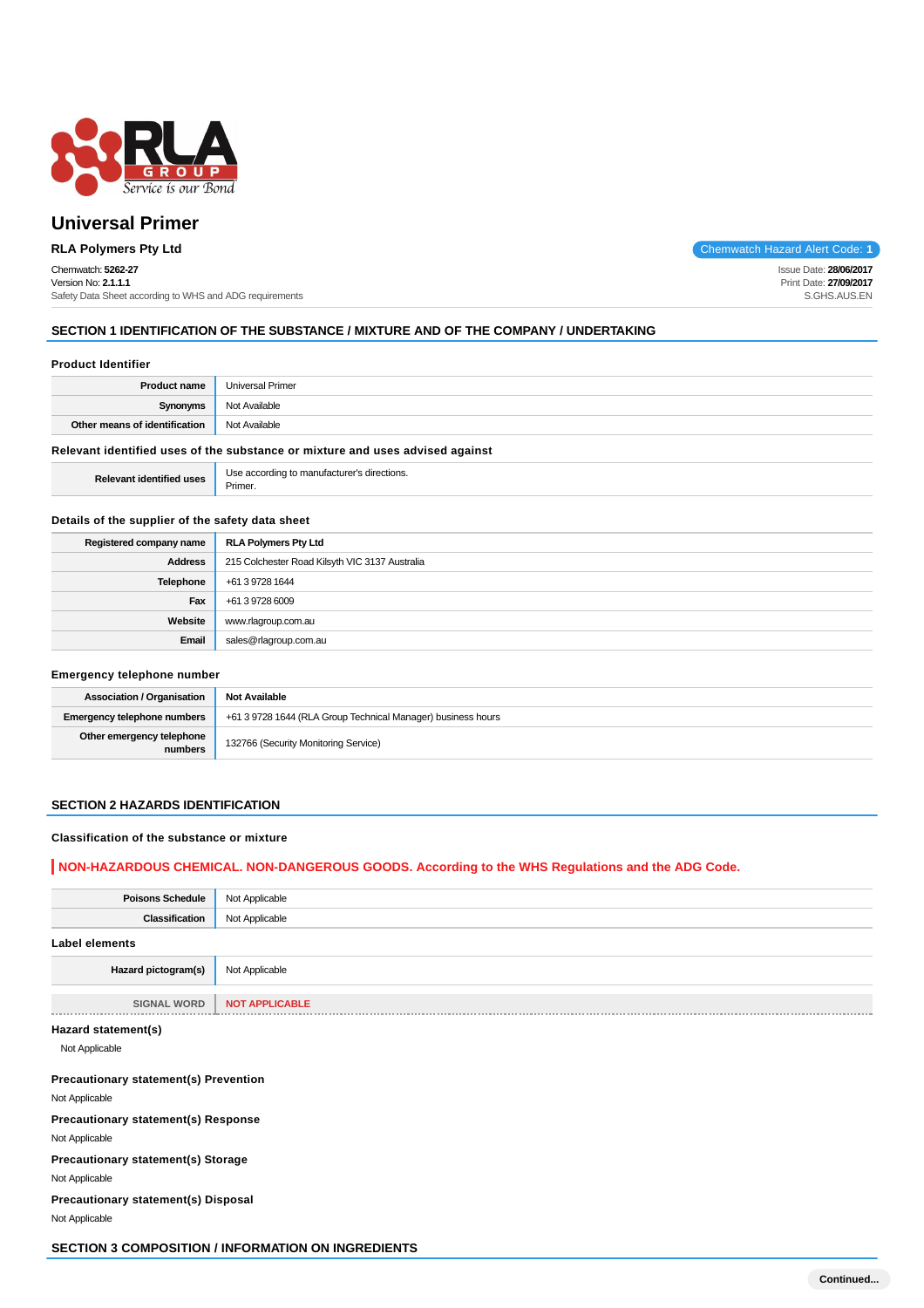#### **Substances**

See section below for composition of Mixtures

#### **Mixtures**

| <b>CAS No</b><br>%[weight]<br>Name |     |                                            |  |
|------------------------------------|-----|--------------------------------------------|--|
|                                    |     | modified acrylic copolymer emulsion        |  |
| Not Available                      | >90 | Ingredients determined not to be hazardous |  |

## **SECTION 4 FIRST AID MEASURES**

#### **Description of first aid measures**

| <b>Eye Contact</b>  | If this product comes in contact with the eyes:<br>$\blacktriangleright$ Wash out immediately with fresh running water.<br>Ensure complete irrigation of the eye by keeping eyelids apart and away from eye and moving the eyelids by occasionally lifting the upper and lower lids.<br>► Seek medical attention without delay; if pain persists or recurs seek medical attention.<br>► Removal of contact lenses after an eye injury should only be undertaken by skilled personnel. |
|---------------------|---------------------------------------------------------------------------------------------------------------------------------------------------------------------------------------------------------------------------------------------------------------------------------------------------------------------------------------------------------------------------------------------------------------------------------------------------------------------------------------|
| <b>Skin Contact</b> | If skin contact occurs:<br>In mediately remove all contaminated clothing, including footwear.<br>Flush skin and hair with running water (and soap if available).<br>▶ Seek medical attention in event of irritation.                                                                                                                                                                                                                                                                  |
| Inhalation          | If fumes, aerosols or combustion products are inhaled remove from contaminated area.<br>• Other measures are usually unnecessary.                                                                                                                                                                                                                                                                                                                                                     |
| Ingestion           | $\blacktriangleright$ Immediately give a glass of water.<br>First aid is not generally required. If in doubt, contact a Poisons Information Centre or a doctor.                                                                                                                                                                                                                                                                                                                       |

**Indication of any immediate medical attention and special treatment needed**

Treat symptomatically.

# **SECTION 5 FIREFIGHTING MEASURES**

#### **Extinguishing media**

- ▶ There is no restriction on the type of extinguisher which may be used.
- Use extinguishing media suitable for surrounding area.

#### **Special hazards arising from the substrate or mixture**

| Fire Incompatibility           | None known.                                                                                                                                                                                                                                                                                                           |  |  |
|--------------------------------|-----------------------------------------------------------------------------------------------------------------------------------------------------------------------------------------------------------------------------------------------------------------------------------------------------------------------|--|--|
| <b>Advice for firefighters</b> |                                                                                                                                                                                                                                                                                                                       |  |  |
| <b>Fire Fighting</b>           | Alert Fire Brigade and tell them location and nature of hazard.<br>$\blacktriangleright$ Wear breathing apparatus plus protective gloves in the event of a fire.<br>Prevent, by any means available, spillage from entering drains or water courses.<br>▶ Use fire fighting procedures suitable for surrounding area. |  |  |
| <b>Fire/Explosion Hazard</b>   | $\triangleright$ Non combustible.<br>• Not considered a significant fire risk, however containers may burn.<br>May emit corrosive fumes.                                                                                                                                                                              |  |  |
| <b>HAZCHEM</b>                 | Not Applicable                                                                                                                                                                                                                                                                                                        |  |  |

#### **SECTION 6 ACCIDENTAL RELEASE MEASURES**

# **Personal precautions, protective equipment and emergency procedures**

See section 8

#### **Environmental precautions**

See section 12

#### **Methods and material for containment and cleaning up**

| <b>Minor Spills</b> | Clean up all spills immediately.<br>Avoid breathing vapours and contact with skin and eyes.<br>$\triangleright$ Control personal contact with the substance, by using protective equipment.<br>Contain and absorb spill with sand, earth, inert material or vermiculite. |  |
|---------------------|--------------------------------------------------------------------------------------------------------------------------------------------------------------------------------------------------------------------------------------------------------------------------|--|
| <b>Major Spills</b> | Moderate hazard.<br>Clear area of personnel and move upwind.<br>Alert Fire Brigade and tell them location and nature of hazard.<br>Wear breathing apparatus plus protective gloves.                                                                                      |  |

Personal Protective Equipment advice is contained in Section 8 of the SDS.

## **SECTION 7 HANDLING AND STORAGE**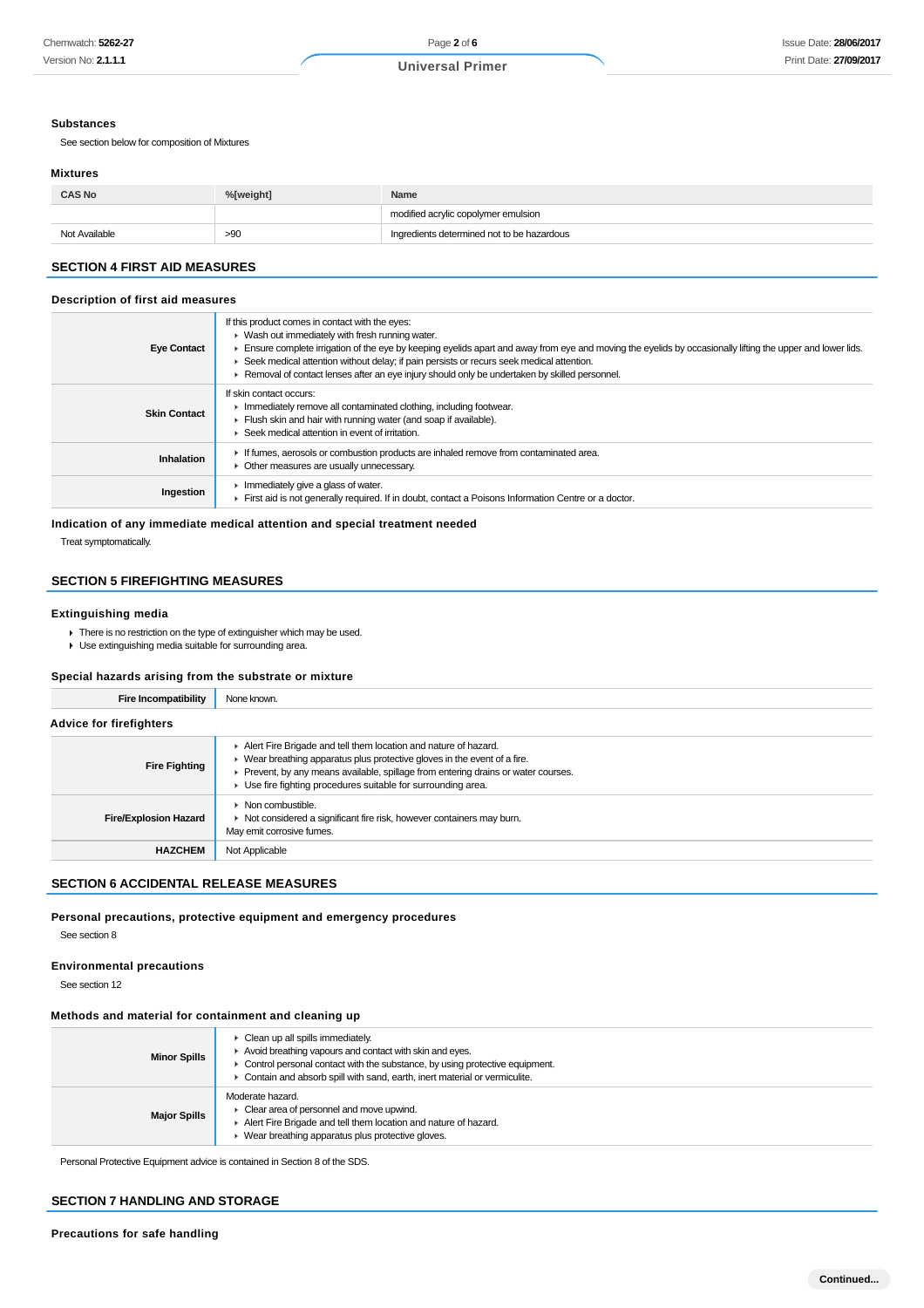|   |   | <b>Universal Primer</b> |  |
|---|---|-------------------------|--|
|   |   |                         |  |
|   |   |                         |  |
| . | . |                         |  |

| Safe handling                                                | Avoid all personal contact, including inhalation.<br>• Wear protective clothing when risk of exposure occurs.<br>▶ Use in a well-ventilated area.<br>Avoid contact with moisture.<br>DO NOT allow clothing wet with material to stay in contact with skin |  |  |
|--------------------------------------------------------------|-----------------------------------------------------------------------------------------------------------------------------------------------------------------------------------------------------------------------------------------------------------|--|--|
| Other information                                            | Store in original containers.<br>▶ Keep containers securely sealed.<br>Store in a cool, dry, well-ventilated area.<br>Store away from incompatible materials and foodstuff containers.                                                                    |  |  |
| Conditions for safe storage, including any incompatibilities |                                                                                                                                                                                                                                                           |  |  |

| Suitable container      | • Polyethylene or polypropylene container.<br>▶ Packing as recommended by manufacturer.<br>• Check all containers are clearly labelled and free from leaks. |
|-------------------------|-------------------------------------------------------------------------------------------------------------------------------------------------------------|
| Storage incompatibility | None known                                                                                                                                                  |

## **SECTION 8 EXPOSURE CONTROLS / PERSONAL PROTECTION**

# **Control parameters**

#### **OCCUPATIONAL EXPOSURE LIMITS (OEL)**

```
INGREDIENT DATA
```
#### Not Available

#### **EMERGENCY LIMITS**

| Ingredient                                    | <b>Material name</b> | TEEL-1        | TEEL-2              | TEEL-3        |
|-----------------------------------------------|----------------------|---------------|---------------------|---------------|
| <b>Universal Primer</b>                       | Not Available        | Not Available | Not Available       | Not Available |
| Ingredient                                    | <b>Original IDLH</b> |               | <b>Revised IDLH</b> |               |
| Ingredients determined not to be<br>hazardous | Not Available        |               | Not Available       |               |

#### **Exposure controls**

| Appropriate engineering<br>controls | Engineering controls are used to remove a hazard or place a barrier between the worker and the hazard. Well-designed engineering controls can be<br>highly effective in protecting workers and will typically be independent of worker interactions to provide this high level of protection.<br>The basic types of engineering controls are:<br>Process controls which involve changing the way a job activity or process is done to reduce the risk.<br>Enclosure and/or isolation of emission source which keeps a selected hazard "physically" away from the worker and ventilation that strategically "adds" and<br>"removes" air in the work environment.                                          |
|-------------------------------------|----------------------------------------------------------------------------------------------------------------------------------------------------------------------------------------------------------------------------------------------------------------------------------------------------------------------------------------------------------------------------------------------------------------------------------------------------------------------------------------------------------------------------------------------------------------------------------------------------------------------------------------------------------------------------------------------------------|
| <b>Personal protection</b>          |                                                                                                                                                                                                                                                                                                                                                                                                                                                                                                                                                                                                                                                                                                          |
| Eye and face protection             | Safety glasses with side shields.<br>▶ Chemical goggles.<br>• Contact lenses may pose a special hazard; soft contact lenses may absorb and concentrate irritants. A written policy document, describing the wearing<br>of lenses or restrictions on use, should be created for each workplace or task.                                                                                                                                                                                                                                                                                                                                                                                                   |
| <b>Skin protection</b>              | See Hand protection below                                                                                                                                                                                                                                                                                                                                                                                                                                                                                                                                                                                                                                                                                |
| Hands/feet protection               | ▶ Wear chemical protective gloves, e.g. PVC.<br>• Wear safety footwear or safety gumboots, e.g. Rubber<br>The selection of suitable gloves does not only depend on the material, but also on further marks of quality which vary from manufacturer to manufacturer.<br>Where the chemical is a preparation of several substances, the resistance of the glove material can not be calculated in advance and has therefore to be<br>checked prior to the application.<br>The exact break through time for substances has to be obtained from the manufacturer of the protective gloves and has to be observed when making a final<br>choice.<br>Personal hygiene is a key element of effective hand care. |
| <b>Body protection</b>              | See Other protection below                                                                                                                                                                                                                                                                                                                                                                                                                                                                                                                                                                                                                                                                               |
| Other protection                    | $\triangleright$ Overalls.<br>P.V.C. apron.<br>▶ Barrier cream.                                                                                                                                                                                                                                                                                                                                                                                                                                                                                                                                                                                                                                          |
| <b>Thermal hazards</b>              | Not Available                                                                                                                                                                                                                                                                                                                                                                                                                                                                                                                                                                                                                                                                                            |

## **SECTION 9 PHYSICAL AND CHEMICAL PROPERTIES**

# **Information on basic physical and chemical properties**

| Appearance             | Green liquid; miscible with water. |                                            |               |
|------------------------|------------------------------------|--------------------------------------------|---------------|
|                        |                                    |                                            |               |
| <b>Physical state</b>  | Liquid                             | Relative density (Water = $1$ )            | 1.0           |
| Odour                  | Not Available                      | Partition coefficient n-octanol /<br>water | Not Available |
| <b>Odour threshold</b> | Not Available                      | Auto-ignition temperature (°C)             | Not Available |
| pH (as supplied)       | 8.0                                | <b>Decomposition temperature</b>           | Not Available |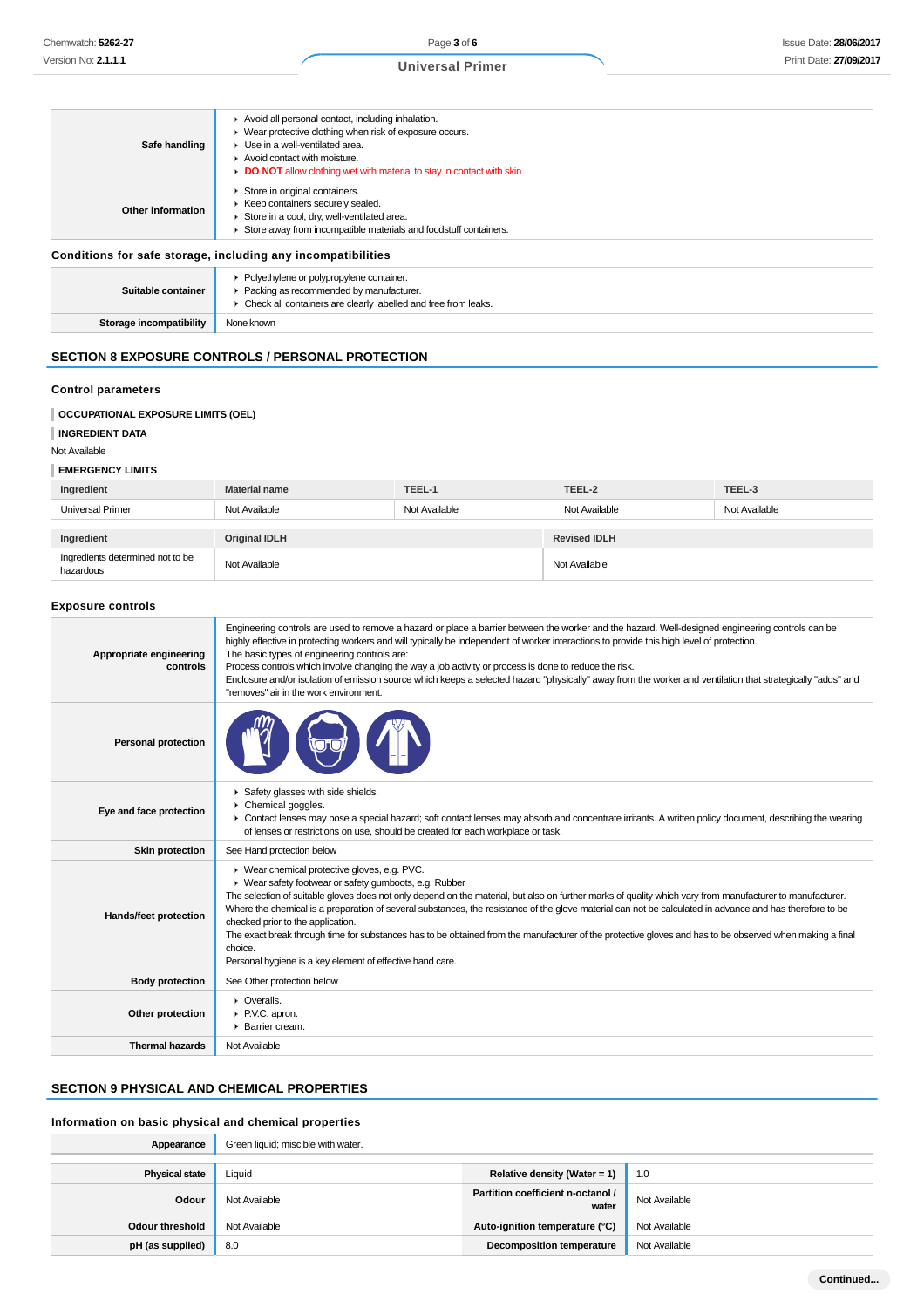| Melting point / freezing point<br>(°C)            | Not Available  | Viscosity (cSt)                        | 1500 cPs       |
|---------------------------------------------------|----------------|----------------------------------------|----------------|
| Initial boiling point and boiling<br>range $(°C)$ | 100            | Molecular weight (g/mol)               | Not Applicable |
| Flash point $(°C)$                                | Not Applicable | <b>Taste</b>                           | Not Available  |
| <b>Evaporation rate</b>                           | Not Available  | <b>Explosive properties</b>            | Not Available  |
| Flammability                                      | Not Applicable | <b>Oxidising properties</b>            | Not Available  |
| Upper Explosive Limit (%)                         | Not Applicable | Surface Tension (dyn/cm or<br>$mN/m$ ) | Not Available  |
| Lower Explosive Limit (%)                         | Not Applicable | <b>Volatile Component (%vol)</b>       | Not Available  |
| Vapour pressure (kPa)                             | Not Available  | Gas group                              | Not Available  |
| Solubility in water (g/L)                         | Miscible       | pH as a solution (1%)                  | Not Available  |
| Vapour density $(Air = 1)$                        | Not Available  | VOC g/L                                | $50$           |

## **SECTION 10 STABILITY AND REACTIVITY**

| Reactivity                                   | See section 7                                                                                                                        |
|----------------------------------------------|--------------------------------------------------------------------------------------------------------------------------------------|
| <b>Chemical stability</b>                    | • Unstable in the presence of incompatible materials.<br>▶ Product is considered stable.<br>Hazardous polymerisation will not occur. |
| <b>Possibility of hazardous</b><br>reactions | See section 7                                                                                                                        |
| <b>Conditions to avoid</b>                   | See section 7                                                                                                                        |
| Incompatible materials                       | See section 7                                                                                                                        |
| <b>Hazardous decomposition</b><br>products   | See section 5                                                                                                                        |

# **SECTION 11 TOXICOLOGICAL INFORMATION**

## **Information on toxicological effects**

| Inhaled                 | The material is not thought to produce adverse health effects or irritation of the respiratory tract (as classified by EC Directives using animal models).<br>Nevertheless, good hygiene practice requires that exposure be kept to a minimum and that suitable control measures be used in an occupational setting. |                                    |  |
|-------------------------|----------------------------------------------------------------------------------------------------------------------------------------------------------------------------------------------------------------------------------------------------------------------------------------------------------------------|------------------------------------|--|
| Ingestion               | Ingestion may result in nausea, abdominal irritation, pain and vomiting                                                                                                                                                                                                                                              |                                    |  |
| <b>Skin Contact</b>     | There is some evidence to suggest that this material can cause inflammation of the skin on contact in some persons.                                                                                                                                                                                                  |                                    |  |
| Eye                     | There is some evidence to suggest that this material can cause eye irritation and damage in some persons.                                                                                                                                                                                                            |                                    |  |
| Chronic                 | Long-term exposure to the product is not thought to produce chronic effects adverse to the health (as classified by EC Directives using animal models);<br>nevertheless exposure by all routes should be minimised as a matter of course.                                                                            |                                    |  |
| <b>Universal Primer</b> | <b>TOXICITY</b><br>Not Available                                                                                                                                                                                                                                                                                     | <b>IRRITATION</b><br>Not Available |  |
|                         |                                                                                                                                                                                                                                                                                                                      |                                    |  |
| Legend:                 | 1. Value obtained from Europe ECHA Registered Substances - Acute toxicity 2.* Value obtained from manufacturer's SDS. Unless otherwise specified<br>data extracted from RTECS - Register of Toxic Effect of chemical Substances                                                                                      |                                    |  |
|                         |                                                                                                                                                                                                                                                                                                                      |                                    |  |

| TIVULU TUAIVILY                             |                                       | <b><u>ouronrogonion</u></b>     |                                                                                                                                                                                                                     |
|---------------------------------------------|---------------------------------------|---------------------------------|---------------------------------------------------------------------------------------------------------------------------------------------------------------------------------------------------------------------|
| <b>Skin Irritation/Corrosion</b>            | $\mathrel{\color{red}{{\mathcal S}}}$ | Reproductivity                  | N                                                                                                                                                                                                                   |
| <b>Serious Eye Damage/Irritation</b>        | $\circ$                               | <b>STOT - Single Exposure</b>   | $\circlearrowright$                                                                                                                                                                                                 |
| <b>Respiratory or Skin</b><br>sensitisation | $\circ$                               | <b>STOT - Repeated Exposure</b> | $\circ$                                                                                                                                                                                                             |
| <b>Mutagenicity</b>                         | $\circ$                               | <b>Aspiration Hazard</b>        | ∾                                                                                                                                                                                                                   |
|                                             |                                       | Legend:                         | $\blacktriangleright$ - Data available but does not fill the criteria for classification<br>$\blacktriangleright$ - Data available to make classification<br>$\bigcirc$ - Data Not Available to make classification |

## **SECTION 12 ECOLOGICAL INFORMATION**

#### **Toxicity Universal Primer ENDPOINT TEST DURATION (HR) SPECIES VALUE SOURCE** Not<br>Available Available Not Available Not Available Not Available Not Available **Legend:** Extracted from 1. IUCLID Toxicity Data 2. Europe ECHA Registered Substances - Ecotoxicological Information - Aquatic Toxicity 3. EPIWIN Suite V3.12 (QSAR) - Aquatic Toxicity Data (Estimated) 4. US EPA, Ecotox database - Aquatic Toxicity Data 5. ECETOC Aquatic Hazard Assessment Data 6. NITE (Japan) - Bioconcentration Data 7. METI (Japan) - Bioconcentration Data 8. Vendor Data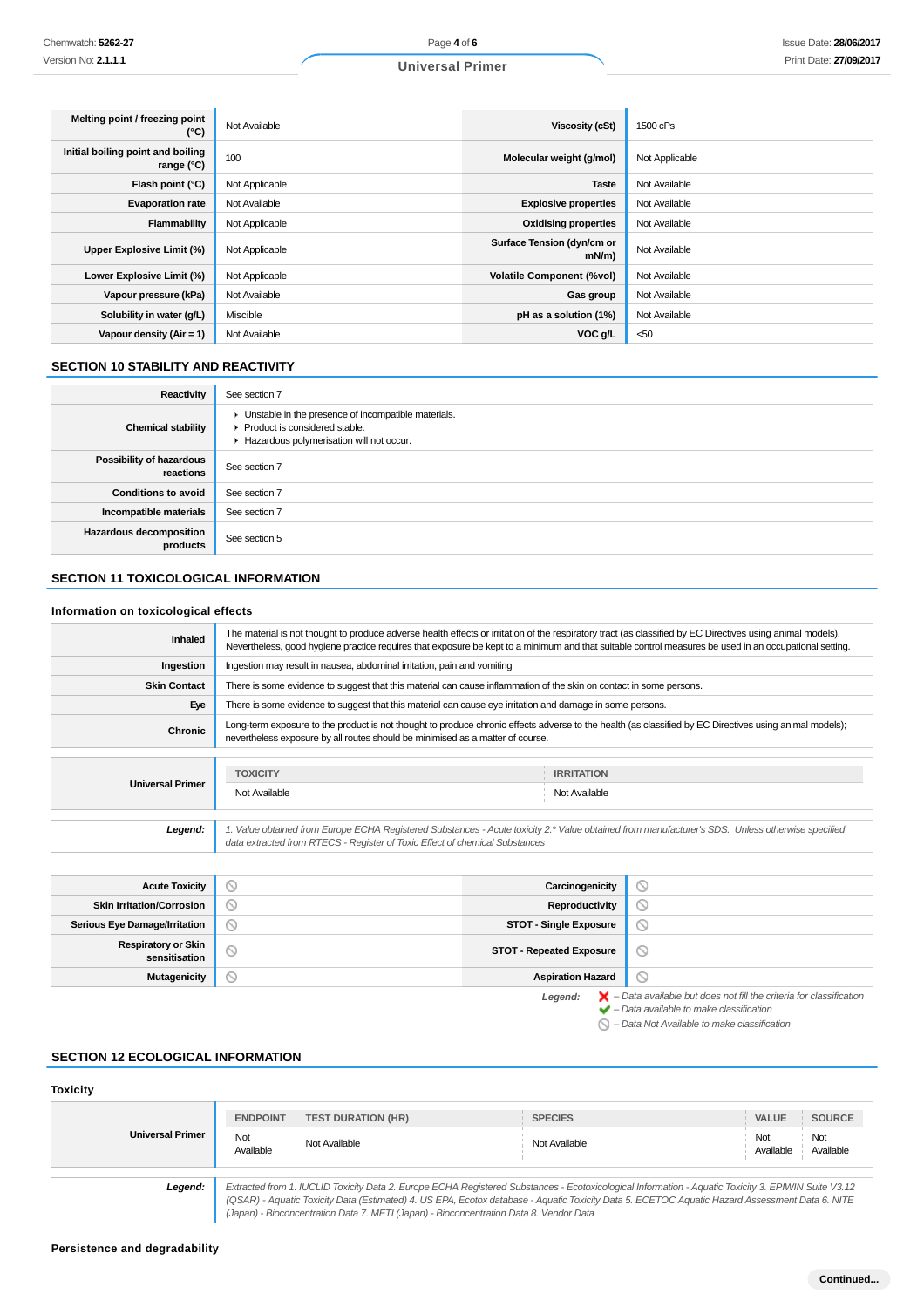| Ingredient                       | Persistence: Water/Soil               | Persistence: Air                      |
|----------------------------------|---------------------------------------|---------------------------------------|
|                                  | No Data available for all ingredients | No Data available for all ingredients |
|                                  |                                       |                                       |
| <b>Bioaccumulative potential</b> |                                       |                                       |
| Ingredient                       | <b>Bioaccumulation</b>                |                                       |
|                                  | No Data available for all ingredients |                                       |
|                                  |                                       |                                       |
| Mobility in soil                 |                                       |                                       |
| Ingredient                       | <b>Mobility</b>                       |                                       |
|                                  | No Data available for all ingredients |                                       |

#### **SECTION 13 DISPOSAL CONSIDERATIONS**

| Waste treatment methods      |                                                                                                                                                                                                                                                                                                                                                                                                                                                                                                                                                                                                                                                                                                                                                                                                                          |
|------------------------------|--------------------------------------------------------------------------------------------------------------------------------------------------------------------------------------------------------------------------------------------------------------------------------------------------------------------------------------------------------------------------------------------------------------------------------------------------------------------------------------------------------------------------------------------------------------------------------------------------------------------------------------------------------------------------------------------------------------------------------------------------------------------------------------------------------------------------|
| Product / Packaging disposal | • DO NOT allow wash water from cleaning or process equipment to enter drains.<br>It may be necessary to collect all wash water for treatment before disposal.<br>In all cases disposal to sewer may be subject to local laws and requlations and these should be considered first.<br>• Where in doubt contact the responsible authority.<br>Recycle wherever possible.<br>• Consult manufacturer for recycling options or consult local or regional waste management authority for disposal if no suitable treatment or disposal<br>facility can be identified.<br>► Dispose of by: burial in a land-fill specifically licensed to accept chemical and / or pharmaceutical wastes or incineration in a licensed apparatus (after<br>admixture with suitable combustible material).<br>• Decontaminate empty containers. |

#### **SECTION 14 TRANSPORT INFORMATION**

#### **Labels Required**

|           | - NC<br>___        |
|-----------|--------------------|
| _________ | .<br>$\sim$ $\sim$ |

## **Land transport (ADG): NOT REGULATED FOR TRANSPORT OF DANGEROUS GOODS**

#### **Air transport (ICAO-IATA / DGR): NOT REGULATED FOR TRANSPORT OF DANGEROUS GOODS**

## **Sea transport (IMDG-Code / GGVSee): NOT REGULATED FOR TRANSPORT OF DANGEROUS GOODS**

**Transport in bulk according to Annex II of MARPOL and the IBC code**

Not Applicable

#### **SECTION 15 REGULATORY INFORMATION**

#### **Safety, health and environmental regulations / legislation specific for the substance or mixture**

| <b>National Inventory</b>     | <b>Status</b>                                                                                                                                                                              |
|-------------------------------|--------------------------------------------------------------------------------------------------------------------------------------------------------------------------------------------|
| Australia - AICS              | $\checkmark$                                                                                                                                                                               |
| Canada - DSL                  | $\vee$                                                                                                                                                                                     |
| Canada - NDSL                 | Y                                                                                                                                                                                          |
| China - IECSC                 | Υ                                                                                                                                                                                          |
| Europe - EINEC / ELINCS / NLP | Y                                                                                                                                                                                          |
| Japan - ENCS                  | Υ                                                                                                                                                                                          |
| Korea - KECI                  | Υ                                                                                                                                                                                          |
| New Zealand - NZIoC           | Y                                                                                                                                                                                          |
| Philippines - PICCS           | Y                                                                                                                                                                                          |
| USA - TSCA                    | Υ                                                                                                                                                                                          |
| Legend:                       | $Y = All$ ingredients are on the inventory<br>N = Not determined or one or more ingredients are not on the inventory and are not exempt from listing(see specific ingredients in brackets) |

#### **SECTION 16 OTHER INFORMATION**

#### **Other information**

Classification of the preparation and its individual components has drawn on official and authoritative sources as well as independent review by the Chemwatch Classification committee using available literature references.

The SDS is a Hazard Communication tool and should be used to assist in the Risk Assessment. Many factors determine whether the reported Hazards are Risks in the workplace or other settings. Risks may be determined by reference to Exposures Scenarios. Scale of use, frequency of use and current or available engineering controls must be considered.

#### **Definitions and abbreviations**

PC-TWA: Permissible Concentration-Time Weighted Average